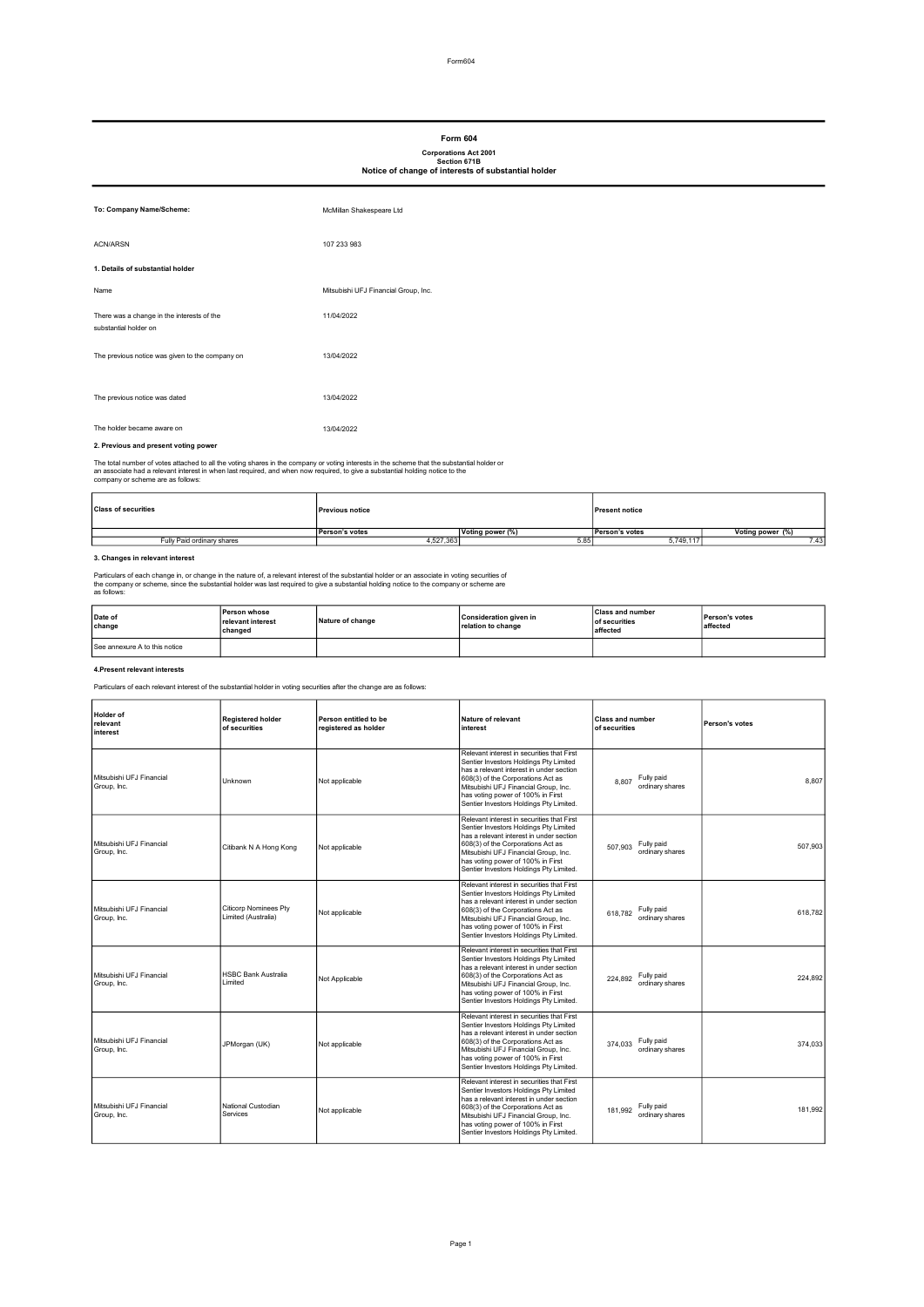| Mitsubishi UFJ Financial<br>Group, Inc. | <b>HSBC Custody Nominees</b><br>(Australia) Limited         | Not applicable | Relevant interest in securities that<br>Morgan Stanley has a relevant interest<br>in under section 608(3) of the<br>Corporations Act as Mitsubishi UFJ<br>Financial Group, Inc. has voting power<br>of over 20% in Morgan Stanley. | 508.652   | Fully paid<br>ordinary shares | 508.652   |
|-----------------------------------------|-------------------------------------------------------------|----------------|------------------------------------------------------------------------------------------------------------------------------------------------------------------------------------------------------------------------------------|-----------|-------------------------------|-----------|
| Mitsubishi UFJ Financial<br>Group, Inc. | <b>HSBC Custody Nominees</b><br>(Australia) Limited         | Not applicable | Relevant interest in securities that<br>Morgan Stanley has a relevant interest<br>in under section 608(3) of the<br>Corporations Act as Mitsubishi UFJ<br>Financial Group, Inc. has voting power<br>of over 20% in Morgan Stanley. | 3.167.522 | Fully paid<br>ordinary shares | 3.167.522 |
| Mitsubishi UFJ Financial<br>Group, Inc. | <b>HSBC Custody Nominees</b><br>(Australia) Limited         | Not applicable | Relevant interest in securities that<br>Morgan Stanley has a relevant interest<br>in under section 608(3) of the<br>Corporations Act as Mitsubishi UFJ<br>Financial Group, Inc. has voting power<br>of over 20% in Morgan Stanley. | 2.327     | Fully paid<br>ordinary shares | 2.327     |
| Mitsubishi UFJ Financial<br>Group, Inc. | Morgan Stanley Australia<br>Securities (Nominee) Pty<br>Ltd | Not applicable | Relevant interest in securities that<br>Morgan Stanley has a relevant interest<br>in under section 608(3) of the<br>Corporations Act as Mitsubishi UFJ<br>Financial Group, Inc. has voting power<br>of over 20% in Morgan Stanley. | 5.933     | Fully paid<br>ordinary shares | 5.933     |
| Mitsubishi UFJ Financial<br>Group, Inc. | <b>HSBC Custody Nominees</b><br>(Australia) Limited         | Not applicable | Relevant interest in securities that<br>Morgan Stanley has a relevant interest<br>in under section 608(3) of the<br>Corporations Act as Mitsubishi UFJ<br>Financial Group, Inc. has voting power<br>of over 20% in Morgan Stanley. | 314       | Fully paid<br>ordinary shares | 314       |

| Mitsubishi UFJ Financial<br>Group, Inc. | Morgan Stanley Wealth<br>Management Australia Pty<br>Ltd discretionary client<br>laccount | Not applicable | Relevant interest in securities that<br>Morgan Stanley has a relevant interest<br>in under section 608(3) of the<br>Corporations Act as Mitsubishi UFJ<br>Financial Group, Inc. has voting power<br>of over 20% in Morgan Stanley. | Fully paid<br>30.803<br>ordinary shares  |  |
|-----------------------------------------|-------------------------------------------------------------------------------------------|----------------|------------------------------------------------------------------------------------------------------------------------------------------------------------------------------------------------------------------------------------|------------------------------------------|--|
| Mitsubishi UEJ Financial<br>Group, Inc. | Unknown                                                                                   | Not applicable | Relevant interest in securities that<br>Morgan Stanley has a relevant interest<br>in under section 608(3) of the<br>Corporations Act as Mitsubishi UFJ<br>Financial Group, Inc. has voting power<br>of over 20% in Morgan Stanley. | Fully paid<br>117.157<br>ordinary shares |  |

#### 5. Changes in association

The persons who have become associates of, ceased to be associates of, or have changed the nature of their association with, the<br>substantial holder in relation to voting interests in the company or scheme are as follows:

# 6. Addresses The addresses of persons named in this form are as follows: Name and ACN/ARSN (if applicable) Nature of association Not Applicable

| Name                                 | <b>Address</b><br>.                                              |
|--------------------------------------|------------------------------------------------------------------|
| Mitsubishi UFJ Financial Group, Inc. | ', Marunouchi, Chiyoda-ku, Tokyo 100-8330, Japan<br>$12 - 7 - 1$ |
|                                      |                                                                  |

Signature

R. Sakuma

Dated 14 April 2022

30,803

117,157

Ryuichiro Sakuma

Authorised signatory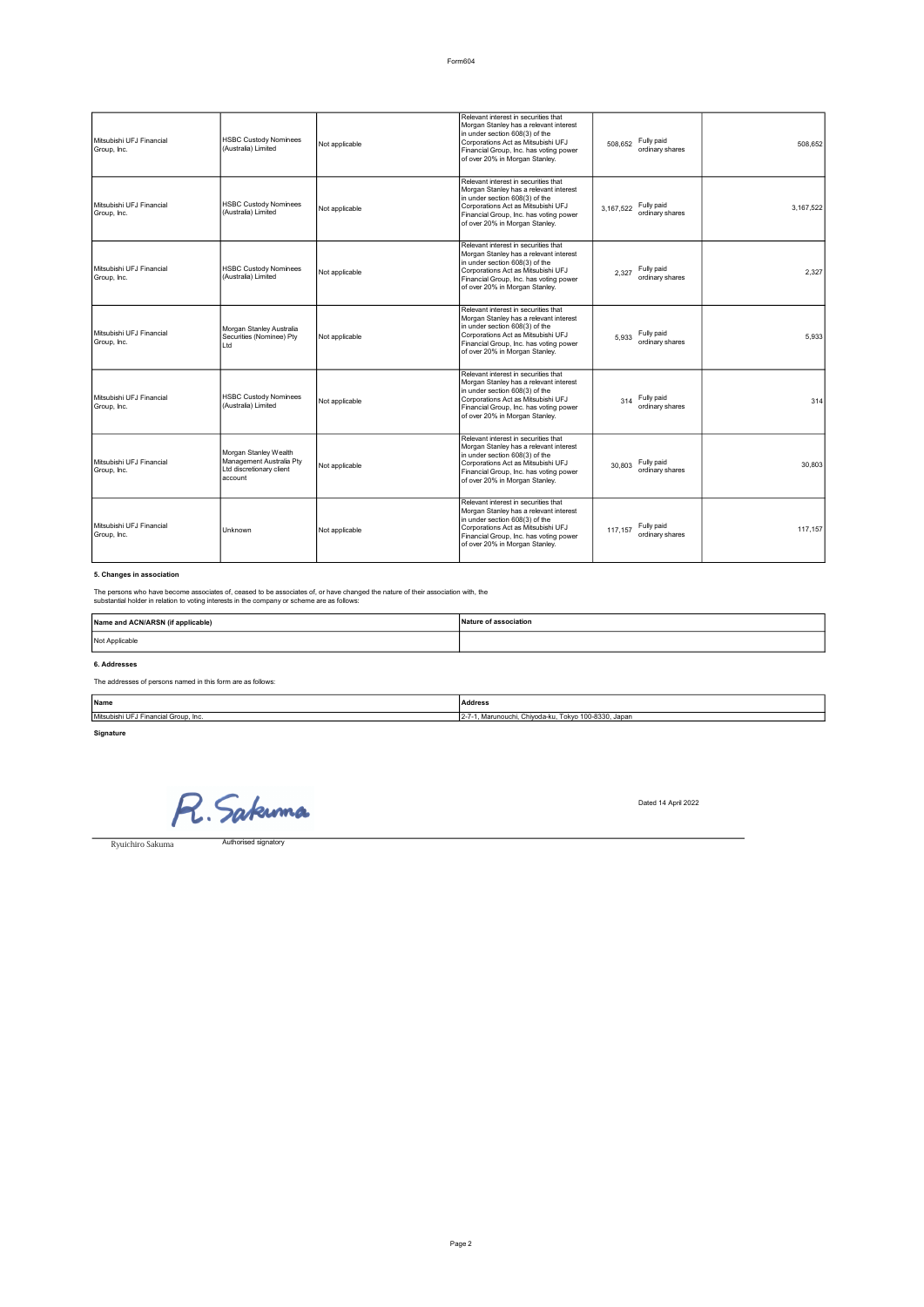#### Annexure A

This is annexure A of 3 pages referred to in Form 604, Notice of change of interest of substantial holder dated 14 April 2022



Ryuichiro Sakuma

Authorised signatory Dated Dated 14 April 2022

| Date of change | Person whose relevant interest<br>changed | Nature of change                                                                                 | <b>Consideration given in</b><br>relation to change | <b>Class and number of</b><br>securities affected | Person's votes affected |
|----------------|-------------------------------------------|--------------------------------------------------------------------------------------------------|-----------------------------------------------------|---------------------------------------------------|-------------------------|
| 11/04/2022     | Mitsubishi UFJ Financial Group, Inc.      | Purchase of securities by an entity<br>controlled by First Sentier Investors<br>Holdings Pty Ltd | 2,615,065.68                                        | 224,662 Ordinary Shares                           | 224,662                 |
| 11/04/2022     | Mitsubishi UFJ Financial Group, Inc.      | Sale of securities by an entity controlled by<br>First Sentier Investors Holdings Pty Ltd        | 19,427.16                                           | 1,669 Ordinary Shares                             | 1,669                   |
| 11/04/2022     | Mitsubishi UFJ Financial Group, Inc.      | Sale of securities by an entity controlled by<br>First Sentier Investors Holdings Pty Ltd        | 2,615,065.68                                        | 224,662 Ordinary Shares                           | 224,662                 |
| 11/04/2022     | Mitsubishi UFJ Financial Group, Inc.      | Purchase of securities by an entity<br>controlled by Morgan Stanley                              | 1,178.00                                            | 100 Ordinary Shares                               | 100                     |
| 11/04/2022     | Mitsubishi UFJ Financial Group, Inc.      | Purchase of securities by an entity<br>controlled by Morgan Stanley                              | 11.66                                               | 1 Ordinary Share                                  | $\mathbf{1}$            |
| 11/04/2022     | Mitsubishi UFJ Financial Group, Inc.      | Purchase of securities by an entity<br>controlled by Morgan Stanley                              | 843.12                                              | 72 Ordinary Shares                                | 72                      |
| 11/04/2022     | Mitsubishi UFJ Financial Group, Inc.      | Purchase of securities by an entity<br>controlled by Morgan Stanley                              | 430.68                                              | 37 Ordinary Shares                                | 37                      |
| 11/04/2022     | Mitsubishi UFJ Financial Group, Inc.      | Purchase of securities by an entity<br>controlled by Morgan Stanley                              | 633.15                                              | 54 Ordinary Shares                                | 54                      |
| 11/04/2022     | Mitsubishi UFJ Financial Group, Inc.      | Purchase of securities by an entity<br>controlled by Morgan Stanley                              | 5,552.28                                            | 477 Ordinary Shares                               | 477                     |
| 11/04/2022     | Mitsubishi UFJ Financial Group, Inc.      | Purchase of securities by an entity<br>controlled by Morgan Stanley                              | 780.12                                              | 66 Ordinary Shares                                | 66                      |
| 11/04/2022     | Mitsubishi UFJ Financial Group, Inc.      | Purchase of securities by an entity<br>controlled by Morgan Stanley                              | 525.60                                              | 45 Ordinary Shares                                | 45                      |
| 11/04/2022     | Mitsubishi UFJ Financial Group, Inc.      | Purchase of securities by an entity<br>controlled by Morgan Stanley                              | 2,968.20                                            | 255 Ordinary Shares                               | 255                     |
| 11/04/2022     | Mitsubishi UFJ Financial Group, Inc.      | Purchase of securities by an entity<br>controlled by Morgan Stanley                              | 1,021.38                                            | 87 Ordinary Shares                                | 87                      |
| 11/04/2022     | Mitsubishi UFJ Financial Group, Inc.      | Purchase of securities by an entity<br>controlled by Morgan Stanley                              | 479.29                                              | 41 Ordinary Shares                                | 41                      |
| 11/04/2022     | Mitsubishi UFJ Financial Group, Inc.      | Purchase of securities by an entity<br>controlled by Morgan Stanley                              | 3,220.48                                            | 272 Ordinary Shares                               | 272                     |
| 11/04/2022     | Mitsubishi UFJ Financial Group, Inc.      | Purchase of securities by an entity<br>controlled by Morgan Stanley                              | 117.00                                              | 10 Ordinary Shares                                | 10                      |
| 11/04/2022     | Mitsubishi UFJ Financial Group, Inc.      | Purchase of securities by an entity<br>controlled by Morgan Stanley                              | 490.14                                              | 42 Ordinary Shares                                | 42                      |
| 11/04/2022     | Mitsubishi UFJ Financial Group, Inc.      | Purchase of securities by an entity<br>controlled by Morgan Stanley                              | 531.45                                              | 45 Ordinary Shares                                | 45                      |
| 11/04/2022     | Mitsubishi UFJ Financial Group, Inc.      | Purchase of securities by an entity<br>controlled by Morgan Stanley                              | 898.59                                              | 77 Ordinary Shares                                | 77                      |
| 11/04/2022     | Mitsubishi UFJ Financial Group, Inc.      | Purchase of securities by an entity<br>controlled by Morgan Stanley                              | 421.56                                              | 36 Ordinary Shares                                | 36                      |
| 11/04/2022     | Mitsubishi UFJ Financial Group, Inc.      | Purchase of securities by an entity<br>controlled by Morgan Stanley                              | 2,525.88                                            | 217 Ordinary Shares                               | 217                     |
| 11/04/2022     | Mitsubishi UFJ Financial Group, Inc.      | Purchase of securities by an entity<br>controlled by Morgan Stanley                              | 2,810.06                                            | 241 Ordinary Shares                               | 241                     |
| 11/04/2022     | Mitsubishi UFJ Financial Group, Inc.      | Purchase of securities by an entity<br>controlled by Morgan Stanley                              | 1.629.78                                            | 138 Ordinary Shares                               | 138                     |
| 11/04/2022     | Mitsubishi UFJ Financial Group, Inc.      | Purchase of securities by an entity<br>controlled by Morgan Stanley                              | 734.58                                              | 63 Ordinary Shares                                | 63                      |
| 11/04/2022     | Mitsubishi UFJ Financial Group, Inc.      | Purchase of securities by an entity<br>controlled by Morgan Stanley                              | 596.19                                              | 51 Ordinary Shares                                | 51                      |
| 11/04/2022     | Mitsubishi UFJ Financial Group, Inc.      | Purchase of securities by an entity<br>controlled by Morgan Stanley                              | 1,033.12                                            | 88 Ordinary Shares                                | 88                      |
| 11/04/2022     | Mitsubishi UFJ Financial Group, Inc.      | Purchase of securities by an entity<br>controlled by Morgan Stanley                              | 2,761.20                                            | 234 Ordinary Shares                               | 234                     |
| 11/04/2022     | Mitsubishi UFJ Financial Group, Inc.      | Purchase of securities by an entity<br>controlled by Morgan Stanley                              | 1,129.92                                            | 96 Ordinary Shares                                | 96                      |
| 11/04/2022     | Mitsubishi UFJ Financial Group, Inc.      | Purchase of securities by an entity<br>controlled by Morgan Stanley                              | 70.05                                               | 6 Ordinary Shares                                 | 6                       |
| 11/04/2022     | Mitsubishi UFJ Financial Group, Inc.      | Purchase of securities by an entity<br>controlled by Morgan Stanley                              | 1,127.04                                            | 96 Ordinary Shares                                | 96                      |

Page 3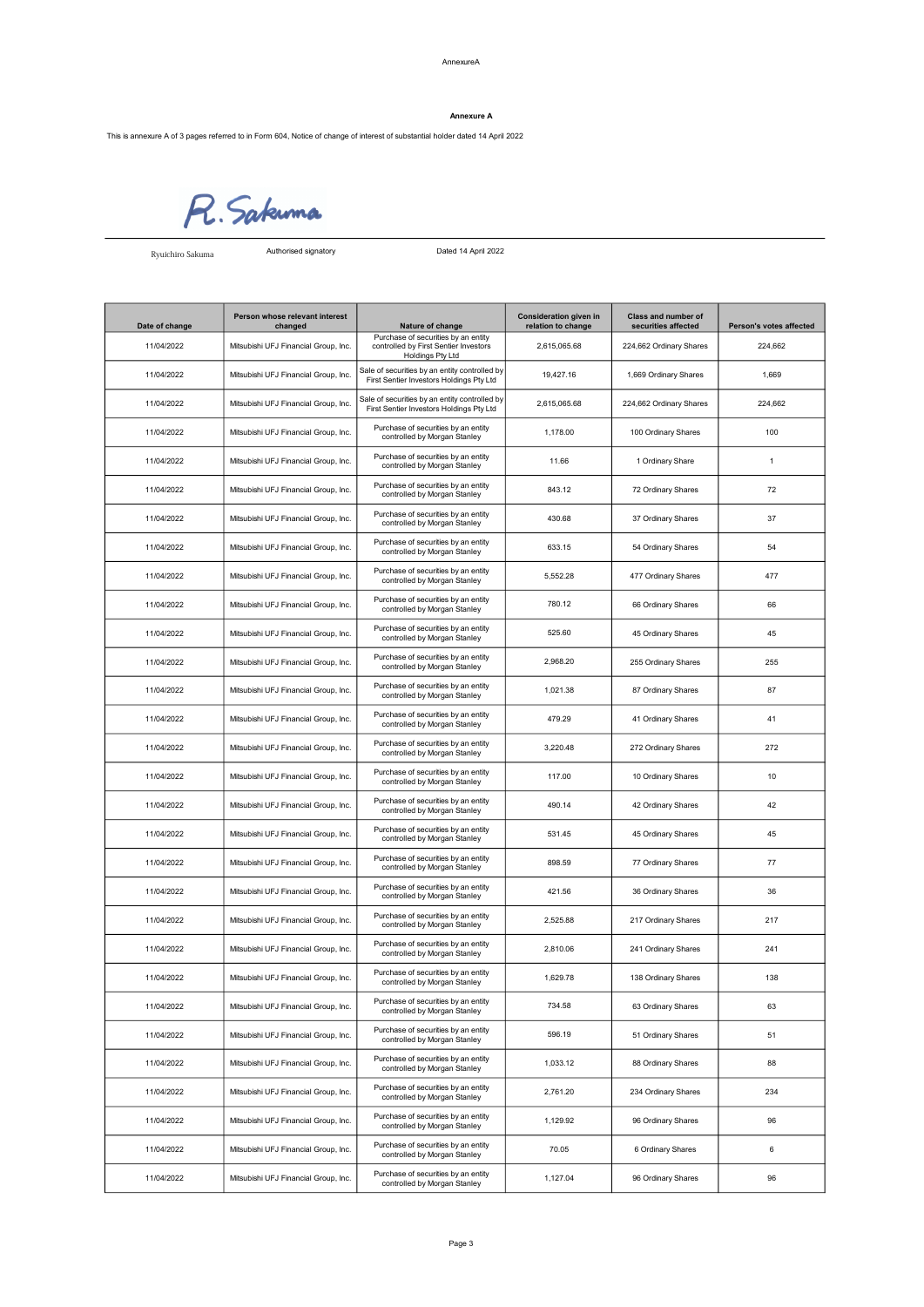# AnnexureA

| 11/04/2022 | Mitsubishi UFJ Financial Group, Inc. | Purchase of securities by an entity<br>controlled by Morgan Stanley | 35.28    | 3 Ordinary Shares   | 3   |
|------------|--------------------------------------|---------------------------------------------------------------------|----------|---------------------|-----|
| 11/04/2022 | Mitsubishi UFJ Financial Group, Inc. | Purchase of securities by an entity<br>controlled by Morgan Stanley | 525.60   | 45 Ordinary Shares  | 45  |
| 11/04/2022 | Mitsubishi UFJ Financial Group, Inc. | Purchase of securities by an entity<br>controlled by Morgan Stanley | 791.27   | 67 Ordinary Shares  | 67  |
| 11/04/2022 | Mitsubishi UFJ Financial Group, Inc. | Purchase of securities by an entity<br>controlled by Morgan Stanley | 295.00   | 25 Ordinary Shares  | 25  |
| 11/04/2022 | Mitsubishi UFJ Financial Group, Inc. | Purchase of securities by an entity<br>controlled by Morgan Stanley | 500.95   | 43 Ordinary Shares  | 43  |
| 11/04/2022 | Mitsubishi UFJ Financial Group, Inc. | Purchase of securities by an entity<br>controlled by Morgan Stanley | 530.10   | 45 Ordinary Shares  | 45  |
| 11/04/2022 | Mitsubishi UFJ Financial Group, Inc. | Purchase of securities by an entity<br>controlled by Morgan Stanley | 543.72   | 46 Ordinary Shares  | 46  |
| 11/04/2022 | Mitsubishi UFJ Financial Group, Inc. | Purchase of securities by an entity<br>controlled by Morgan Stanley | 1,891.20 | 160 Ordinary Shares | 160 |
| 11/04/2022 | Mitsubishi UFJ Financial Group, Inc. | Purchase of securities by an entity<br>controlled by Morgan Stanley | 1,679.04 | 144 Ordinary Shares | 144 |
| 11/04/2022 | Mitsubishi UFJ Financial Group, Inc. | Purchase of securities by an entity<br>controlled by Morgan Stanley | 493.08   | 42 Ordinary Shares  | 42  |
| 11/04/2022 | Mitsubishi UFJ Financial Group, Inc. | Purchase of securities by an entity<br>controlled by Morgan Stanley | 1,797.18 | 154 Ordinary Shares | 154 |
| 11/04/2022 | Mitsubishi UFJ Financial Group, Inc. | Purchase of securities by an entity<br>controlled by Morgan Stanley | 1.012.22 | 86 Ordinary Shares  | 86  |
| 11/04/2022 | Mitsubishi UFJ Financial Group, Inc. | Purchase of securities by an entity<br>controlled by Morgan Stanley | 234.00   | 20 Ordinary Shares  | 20  |
| 11/04/2022 | Mitsubishi UFJ Financial Group, Inc. | Purchase of securities by an entity<br>controlled by Morgan Stanley | 490.98   | 42 Ordinary Shares  | 42  |
| 11/04/2022 | Mitsubishi UFJ Financial Group, Inc. | Purchase of securities by an entity<br>controlled by Morgan Stanley | 1,320.48 | 112 Ordinary Shares | 112 |
| 11/04/2022 | Mitsubishi UFJ Financial Group, Inc. | Purchase of securities by an entity<br>controlled by Morgan Stanley | 175.13   | 15 Ordinary Shares  | 15  |
| 11/04/2022 | Mitsubishi UFJ Financial Group, Inc. | Purchase of securities by an entity<br>controlled by Morgan Stanley | 267.72   | 23 Ordinary Shares  | 23  |
| 11/04/2022 | Mitsubishi UFJ Financial Group, Inc. | Purchase of securities by an entity<br>controlled by Morgan Stanley | 1,295.80 | 110 Ordinary Shares | 110 |
| 11/04/2022 | Mitsubishi UFJ Financial Group, Inc. | Purchase of securities by an entity<br>controlled by Morgan Stanley | 1,690.70 | 145 Ordinary Shares | 145 |
| 11/04/2022 | Mitsubishi UFJ Financial Group, Inc. | Purchase of securities by an entity<br>controlled by Morgan Stanley | 482.98   | 41 Ordinary Shares  | 41  |
| 11/04/2022 | Mitsubishi UFJ Financial Group, Inc. | Sale of securities by an entity controlled by<br>Morgan Stanley     | 3,038.04 | 261 Ordinary Shares | 261 |
| 11/04/2022 | Mitsubishi UFJ Financial Group, Inc. | Sale of securities by an entity controlled by<br>Morgan Stanley     | 197.88   | 17 Ordinary Shares  | 17  |
| 11/04/2022 | Mitsubishi UFJ Financial Group, Inc. | Sale of securities by an entity controlled by<br>Morgan Stanley     | 7,561.74 | 653 Ordinary Shares | 653 |
| 11/04/2022 | Mitsubishi UFJ Financial Group, Inc. | Sale of securities by an entity controlled by<br>Morgan Stanley     | 3.515.28 | 302 Ordinary Shares | 302 |
| 11/04/2022 | Mitsubishi UFJ Financial Group, Inc. | Sale of securities by an entity controlled by<br>Morgan Stanley     | 341.91   | 29 Ordinary Shares  | 29  |
| 11/04/2022 | Mitsubishi UFJ Financial Group, Inc. | Sale of securities by an entity controlled by<br>Morgan Stanley     | 1,041.30 | 90 Ordinary Shares  | 90  |
| 11/04/2022 | Mitsubishi UFJ Financial Group, Inc. | Sale of securities by an entity controlled by<br>Morgan Stanley     | 625.86   | 54 Ordinary Shares  | 54  |
| 11/04/2022 | Mitsubishi UFJ Financial Group, Inc. | Sale of securities by an entity controlled by<br>Morgan Stanley     | 5,440.40 | 469 Ordinary Shares | 469 |
| 11/04/2022 | Mitsubishi UFJ Financial Group, Inc. | Sale of securities by an entity controlled by<br>Morgan Stanley     | 3,480.36 | 299 Ordinary Shares | 299 |
| 11/04/2022 | Mitsubishi UFJ Financial Group, Inc. | Sale of securities by an entity controlled by<br>Morgan Stanley     | 509.30   | 44 Ordinary Shares  | 44  |
| 11/04/2022 | Mitsubishi UFJ Financial Group, Inc. | Sale of securities by an entity controlled by<br>Morgan Stanley     | 174.60   | 15 Ordinary Shares  | 15  |
| 11/04/2022 | Mitsubishi UFJ Financial Group, Inc. | Sale of securities by an entity controlled by<br>Morgan Stanley     | 440.04   | 38 Ordinary Shares  | 38  |
| 11/04/2022 | Mitsubishi UFJ Financial Group, Inc. | Sale of securities by an entity controlled by<br>Morgan Stanley     | 1,113.60 | 96 Ordinary Shares  | 96  |
| 11/04/2022 | Mitsubishi UFJ Financial Group, Inc. | Sale of securities by an entity controlled by<br>Morgan Stanley     | 4,085.64 | 351 Ordinary Shares | 351 |
| 11/04/2022 | Mitsubishi UFJ Financial Group, Inc. | Sale of securities by an entity controlled by<br>Morgan Stanley     | 1,879.20 | 162 Ordinary Shares | 162 |
| 11/04/2022 | Mitsubishi UFJ Financial Group, Inc. | Sale of securities by an entity controlled by<br>Morgan Stanley     | 5,803.12 | 502 Ordinary Shares | 502 |
| 11/04/2022 | Mitsubishi UFJ Financial Group, Inc. | Sale of securities by an entity controlled by<br>Morgan Stanley     | 224.01   | 19 Ordinary Shares  | 19  |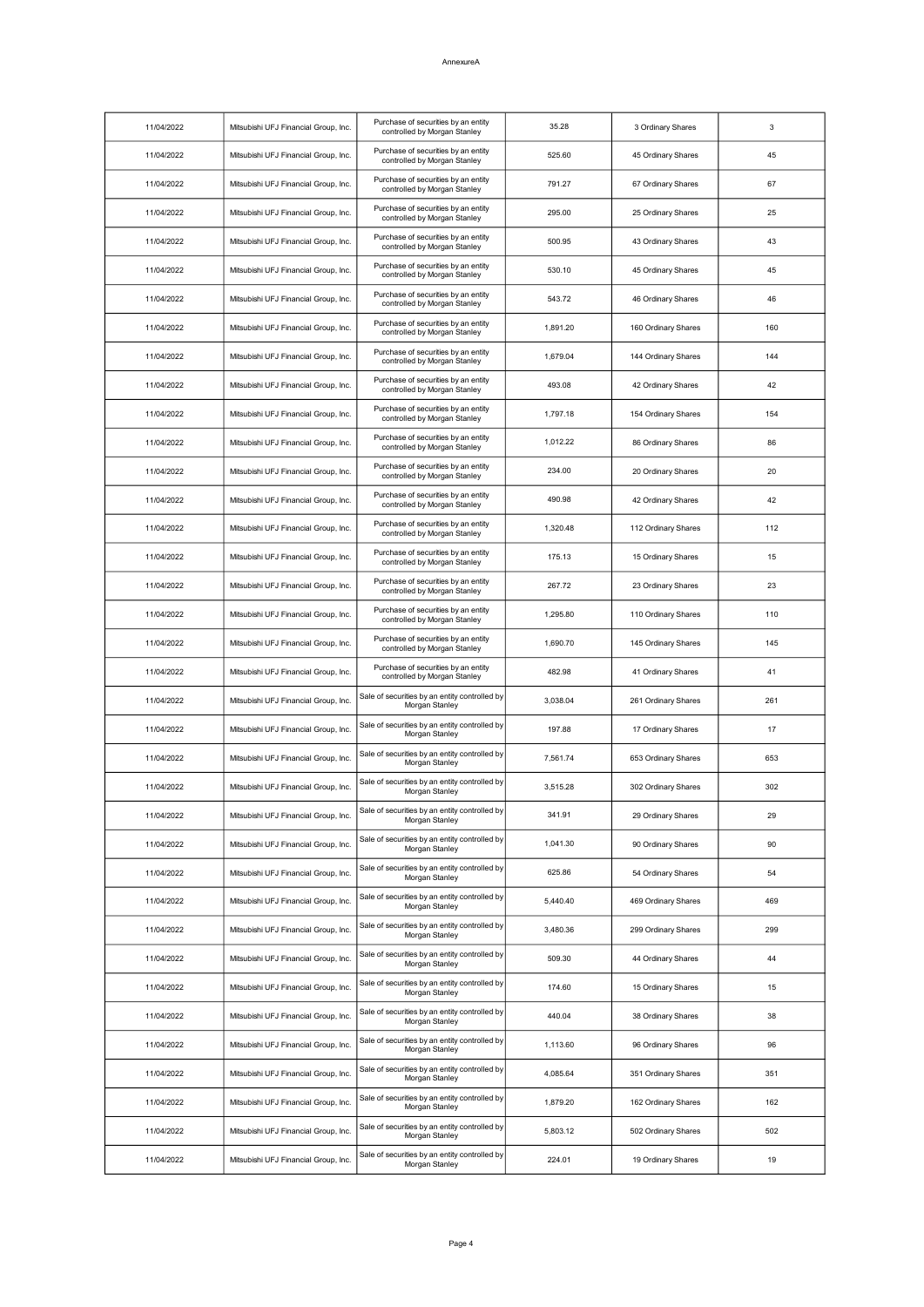AnnexureA

| 11/04/2022 | Mitsubishi UFJ Financial Group, Inc. | Sale of securities by an entity controlled by<br>Morgan Stanley                     | 844.61   | 73 Ordinary Shares        | 73        |
|------------|--------------------------------------|-------------------------------------------------------------------------------------|----------|---------------------------|-----------|
| 11/04/2022 | Mitsubishi UFJ Financial Group, Inc. | Sale of securities by an entity controlled by<br>Morgan Stanley                     | 4.288.30 | 370 Ordinary Shares       | 370       |
| 11/04/2022 | Mitsubishi UFJ Financial Group, Inc. | Sale of securities by an entity controlled by<br>Morgan Stanley                     | 347.70   | 30 Ordinary Shares        | 30        |
| 11/04/2022 | Mitsubishi UFJ Financial Group, Inc. | Collateral Received by an entity controlled  <br>by Morgan Stanley - see Annexure B | N/A      | 1.222.982 Ordinary Shares | 1.222.982 |